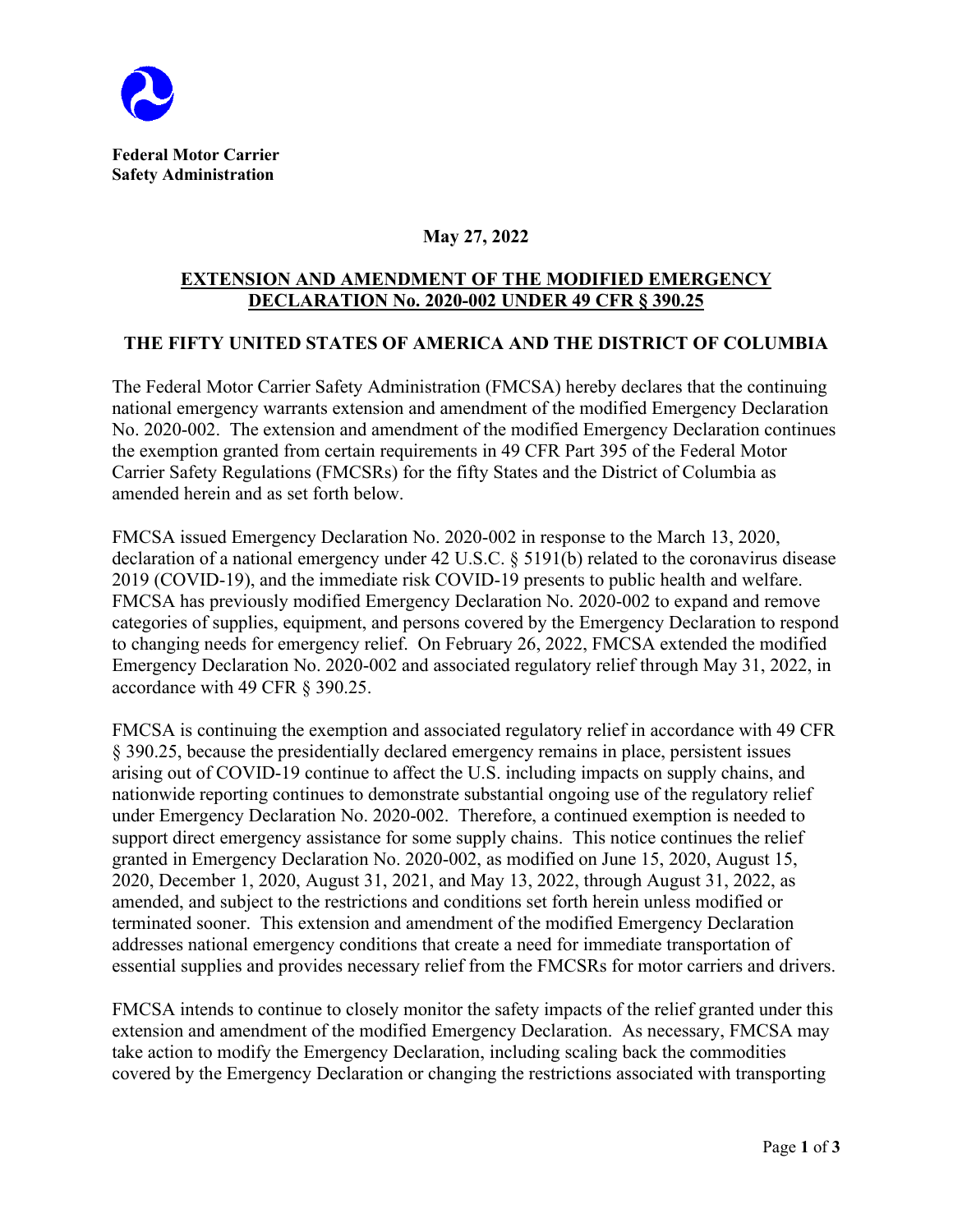the commodities, or to terminate Emergency Declaration No. 2020-002 sooner, if conditions warrant.

By execution of this extension and amendment of the modified Emergency Declaration No. 2020-002, motor carriers and drivers providing direct assistance in support of relief efforts related to the COVID-19 public health emergency are granted emergency relief from 49 CFR § 395.3, maximum driving time for property-carrying vehicles, except as restricted herein. Direct assistance means transportation and other relief services provided by a motor carrier or its driver(s) incident to the immediate restoration of essential services (such as medical care) or essential supplies related to COVID-19 during the emergency.

The extension and amendment of the modified Emergency Declaration No. 2020-002 provides regulatory relief for commercial motor vehicle operations providing direct assistance in support of emergency relief efforts related to COVID-19 and is limited to transportation of (1) livestock and livestock feed; (2) medical supplies and equipment related to the testing, diagnosis, and treatment of COVID-19; (3) vaccines, constituent products, and medical supplies and equipment including ancillary supplies/kits for the administration of vaccines, related to the prevention of COVID-19; (4) supplies and equipment necessary for community safety, sanitation, and prevention of community transmission of COVID-19 such as masks, gloves, hand sanitizer, soap, and disinfectants; (5) food, paper products, and other groceries for emergency restocking of distribution centers or stores; and (6) gasoline, diesel, diesel exhaust fluid (DEF), jet fuel, ethyl alcohol, and heating fuel including propane, natural gas, and heating oil. Direct assistance does not include non-emergency transportation of qualifying commodities or routine commercial deliveries, including mixed loads with a nominal quantity of qualifying emergency relief added to obtain the benefits of this emergency declaration. To be eligible for the exemption, the transportation must be both (i) of qualifying commodities and (ii) incident to the immediate restoration of those essential supplies. $<sup>1</sup>$  $<sup>1</sup>$  $<sup>1</sup>$ </sup>

## **Emergency Declaration Restrictions & Conditions**

By execution of this extension and amendment of the modified Emergency Declaration No. 2020-002, motor carriers and drivers providing direct assistance to the national emergency are granted emergency relief from 49 CFR § 395.3, maximum driving time for property-carrying vehicles, subject to the following restrictions and conditions:

- 1. Nothing in this extension and amendment of the modified Emergency Declaration No. 2020-002 shall be construed as an exemption from any applicable requirements or any portion of the FMCSRs for which relief is not specifically granted herein.
- 2. Motor carriers that voluntarily operate under the terms of this extension and amendment of the modified Emergency Declaration No. 2020-002 are to report within 5 days after the end of each month their reliance on the Declaration. To report, motor carriers will access their portal account at https://portal.fmcsa.dot.gov/login, log-in

<span id="page-1-0"></span><sup>&</sup>lt;sup>1</sup> This Notice of Extension and Amendment of the modified Emergency Declaration No. 2020-002 and other FMCSA documents related to the COVID-19 national emergency are posted at [https://www.fmcsa.dot.gov/COVID-](https://www.fmcsa.dot.gov/COVID-19)[19.](https://www.fmcsa.dot.gov/COVID-19)